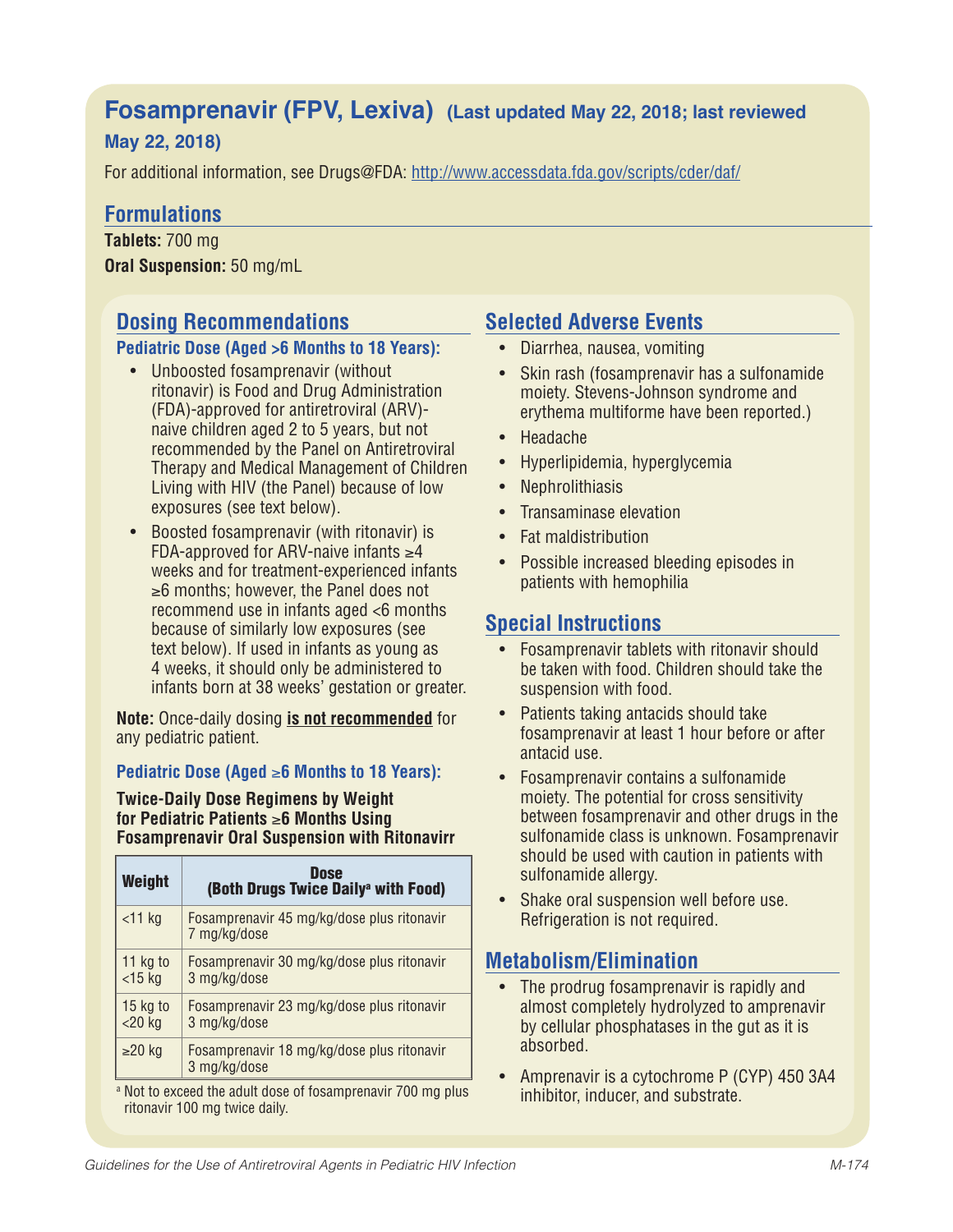**Note:** When administered with ritonavir, the adult regimen of 700 mg fosamprenavir tablets plus 100 mg ritonavir, both given twice daily, can be used in patients weighing ≥39 kg. Ritonavir tablets can be used in patients weighing ≥33 kg.

#### **Adolescent and Adult Dose:**

• Dosing regimen depends on whether the patient is ARV-naive or ARV-experienced.

*ARV-Naive Patients*

- Fosamprenavir 700 mg plus ritonavir 100 mg. both twice daily
- Fosamprenavir 1400 mg plus ritonavir 100– 200 mg, both once daily

*Protease-Inhibitor-Experienced Patients:*

• Fosamprenavir 700 mg plus ritonavir 100 mg, both twice daily

**Note:** Once-daily administration of fosamprenavir plus ritonavir **is not recommended**.

Fosamprenavir Dosing in Patients with Hepatic Impairment:

• Specific dose adjustments are recommended for adults with mild, moderate, and severe hepatic impairment. However, there are no data to support dosing recommendations for pediatric patients with hepatic impairment. Please refer to the package insert.

Fosamprenavir Dosing in Patients with Renal Impairment:

• No dose adjustment is required in patients with renal impairment.

### *Drug Interactions* (see also the Adult and Adolescent Guidelines and HIV Drug Interaction Checker)

• Fosamprenavir may interact with a number of other drugs, and using ritonavir as a boosting agent increases the potential for drug interactions. Before administration, a patient's medication profile should be carefully reviewed for potential drug interactions with fosamprenavir.

### *Major Toxicities*

- *More common:* Vomiting, nausea, diarrhea, perioral paresthesia, headache, rash, and lipid abnormalities.
- Less common (more severe): Life-threatening rash, including Stevens-Johnson syndrome, in <1% of patients. Fat maldistribution, neutropenia, and elevated serum creatinine kinase levels.
- *Rare:* New-onset diabetes mellitus, hyperglycemia, ketoacidosis, exacerbation of preexisting diabetes mellitus, spontaneous bleeding in hemophiliacs, hemolytic anemia, elevation in serum transaminases, angioedema, and nephrolithiasis.
- *Pediatric-specific:* Vomiting was more frequent in children than in adults during clinical trials of fosamprenavir with ritonavir (20% to 36% vs. 10%, respectively) and in trials of fosamprenavir without ritonavir (60% vs. 16%, respectively). Neutropenia was also more common in children across all the trials (15% vs. 3%, respectively).<sup>1</sup>

#### *Resistance*

The International Antiviral Society-USA (IAS-USA) maintains a list of updated resistance mutations and the Stanford University HIV Drug Resistance Database offers a discussion of each mutation.

### *Pediatric Use*

#### *Approval*

Fosamprenavir is Food and Drug Administration (FDA)-approved for use in children as young as age 4 weeks, but the Panel on Antiretroviral Therapy and Medical Management of Children Living with HIV (the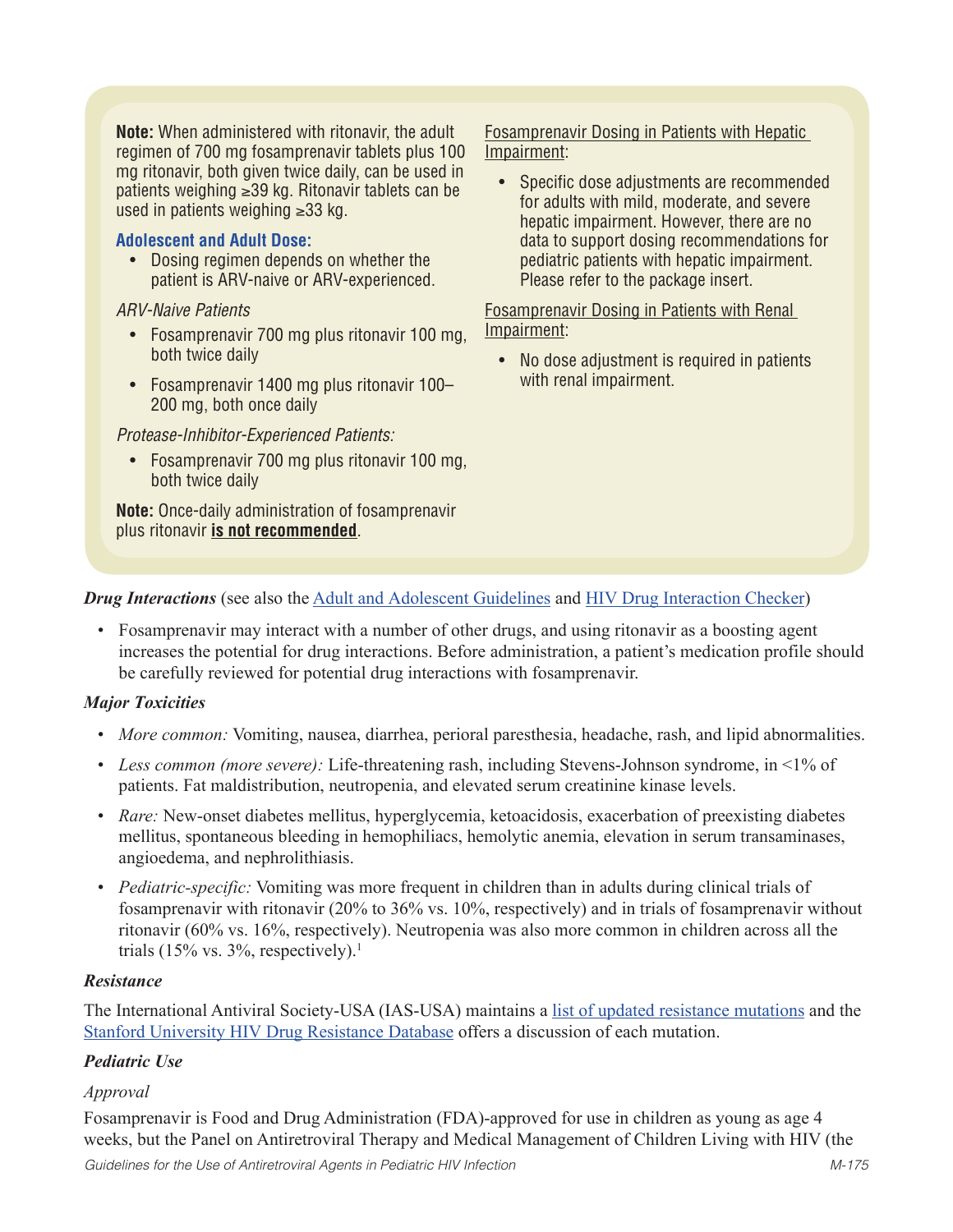Panel) recommends use only in children aged ≥6 months. While unboosted fosamprenavir has been approved by the FDA for antiretroviral-naive children aged 2 to 5 years, the Panel does not recommend unboosted fosamprenavir for this—or any other—age group because of low exposures and also because unboosted fosamprenavir may select for mutations associated with resistance to darunavir.2

## *Efficacy and Pharmacokinetics*

Dosing recommendations for fosamprenavir are based on three pediatric studies that enrolled more than 200 children aged 4 weeks to 18 years. In two, open-label trials in both treatment-experienced and treatmentnaive children aged 2 to 18 years,3,4 fosamprenavir was well-tolerated and effective in suppressing viral load and increasing CD4 T lymphocyte count. However, data were insufficient to support a once-daily dosing regimen of fosamprenavir/ritonavir in children; therefore, once-daily dosing is not recommended for pediatric patients.

## *Pharmacokinetics in Infants*

In a study of infants, higher doses of both fosamprenavir and ritonavir were used in treatment-naive infants as young as age 4 weeks and in treatment-experienced infants as young as age 6 months.1,5 Exposures in those aged <6 months were much lower than those achieved in older children and adults and comparable to those seen with unboosted fosamprenavir (see table below). Given these low exposures, limited data, large dosing volumes, unpleasant taste, and the availability of alternatives for infants and young children, the Panel does not recommend fosamprenavir use in infants aged <6 months.

| <b>Population</b>                  | <b>Dose</b>                                                       | $AUC_{0-24h}$<br>$(mcg*hr/mL)$<br><b>Except Where Noted</b> | $c_{min}$<br>(mcg/mL) |
|------------------------------------|-------------------------------------------------------------------|-------------------------------------------------------------|-----------------------|
| Infants Aged <6 Months             | FPV 45 mg/kg plus RTV 10 mg/kg twice daily                        | 26.6 <sup>a</sup>                                           | 0.86                  |
| Children Aged 2 Years to <6 Years  | FPV 30 mg/kg twice daily (no RTV)                                 | 22.3a                                                       | 0.513                 |
| <b>Children Weighing &lt;11 kg</b> | FPV 45 mg/kg plus RTV 7 mg/kg twice daily                         | 57.3                                                        | 1.65                  |
| Children Weighing 15 kg to <20 kg  | FPV 23 mg/kg FPV plus RTV 3 mg/kg twice daily                     | 121.0                                                       | 3.56                  |
| Children Weighing $\geq 20$ kg     | FPV 18 mg/kg plus RTV 3 mg/kg twice daily<br>(maximum 700/100 mg) | 72.3-97.9                                                   | $1.98 - 2.54$         |
| <b>Adults</b>                      | FPV 1400 mg twice daily (no RTV)                                  | 33                                                          | 0.35                  |
| <b>Adults</b>                      | FPV 1400 mg plus RTV 100-200 mg RTV once daily                    | 66.4-69.4                                                   | $0.86 - 1.45$         |
| <b>Adults</b>                      | FPV 700 mg plus RTV 100 mg twice daily                            | 79.2                                                        | 2.12                  |

| Table A. Fosamprenavir Dose and Amprenavir Exposure by Age Group |  |  |
|------------------------------------------------------------------|--|--|
|                                                                  |  |  |

<sup>a</sup> AUC<sub>O-12</sub> (mcg\*hr/mL)

**Key to Acronyms:** AUC<sub>0-24h</sub> = area under the curve for 24 hours post-dose; C<sub>min</sub> = minimum plasma concentration; FPV =<br>fosamprenavir; RTV = ritonavir

Note: Dose for those weighing 11 kg to <15 kg is based on population pharmacokinetic studies; therefore, AUC and C<sub>min</sub> are not available.

# **References**

- 1. Fosamprenavir [package insert]. Food and Drug Administration. 2016. Available at https://www.accessdata.fda.gov/ drugsatfda\_docs/label/2016/022116s023\_21548-s39lbl.pdf.
- 2. Panel on Antiretroviral Guidelines for Adults and Adolescents. Guidelines for the use of antiretroviral agents in adults and adolescents living with HIV. 2016. Available at http://aidsinfo.nih.gov/contentfiles/lvguidelines/ AdultandAdolescentGL.pdf.
- 3. Chadwick E, Borkowsky W, Fortuny C, et al. Safety and antiviral activity of fosamprenavir/ritonavir once daily regimens in HIV-infected pediatric subjects ages 2 to 18 years (48-week interim data, study apv20003). Presented at: